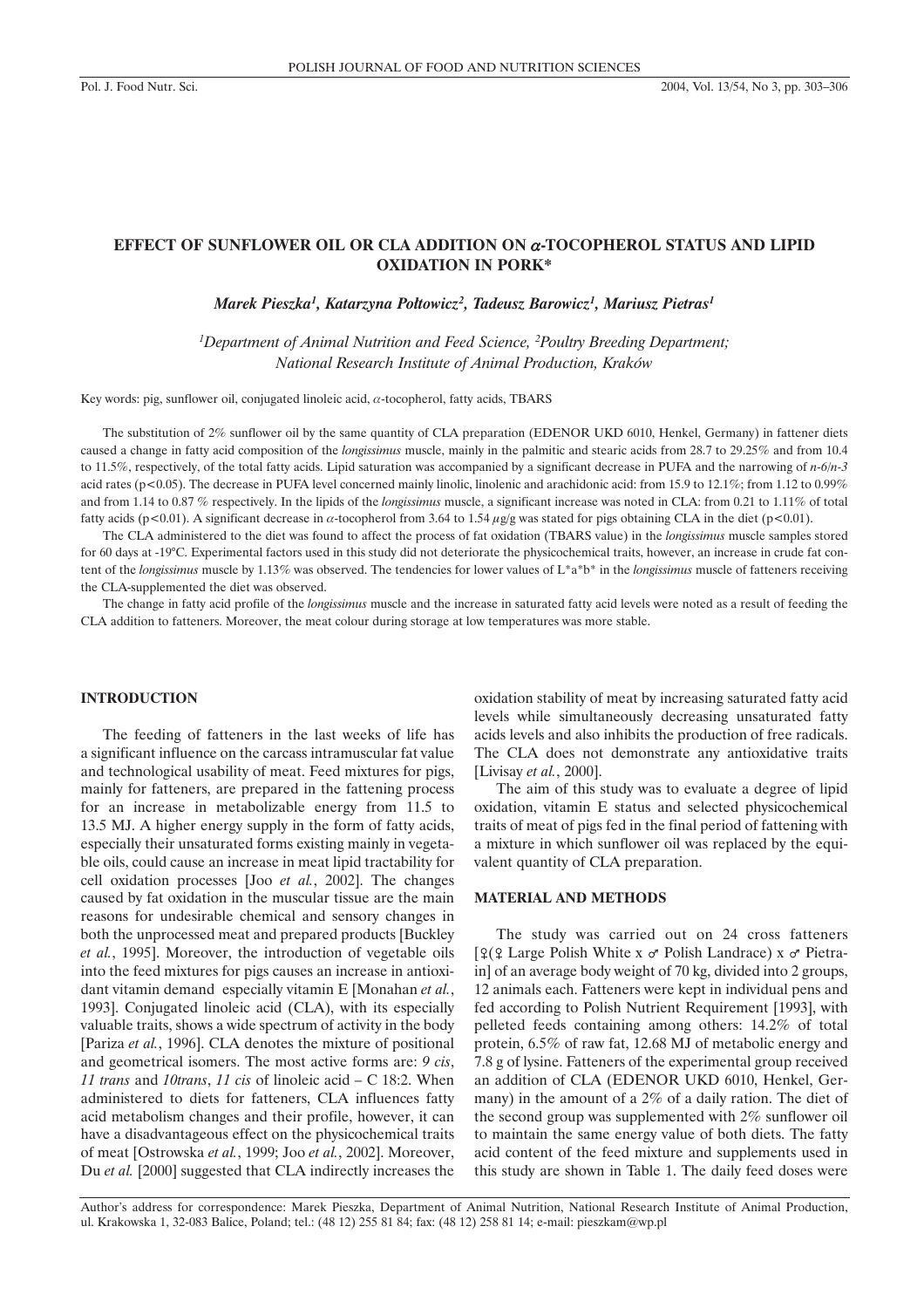given in two rations and animals had a free access to water. The study was concluded with slaughtering after the fatteners achieved 100 kg of body weight. Immediately following dissection, samples of the *longissimus* muscle from the last pectoral vertebra and the first lumbar vertebra area were taken. Meat samples without coat and fascias were mixed in Moulinette (Spain) and then samples were placed into PCV boxes and stored at -19°C for later analyses. The chemical composition of feed mixtures was evaluated using AOAC standard methods [1995]. Meat samples were determined for the chemical composition [Budsławski & Drabent, 1972] and pH - measured in water homogenates according to Polish Norm PN-77/A-82058 [1977]. Meat colour was evaluated on a CIE scale after 60 days of storage: L\*a\*b\* were measured using a colorimeter (Minolta CR-310, Tokyo, Japan) according to standard methods [CIE, 1976]. Water- -holding capacity was evaluated according to the method of Grau and Hamm [1953]. Chromatographic analysis of vitamin E in the *longissimus* muscle was carried out using the HPLC method, after saponification and extraction with ethyl acetate and a hexane mixture [Ueda & Igarashi, 1987]. Fatty acid composition (including CLA) was determined using gas chromatography. Lipids were extracted from feed and meat using the method of Folch *et al.* [1957]. In the samples of the *longissimus* muscle, the TBARS value was evaluated according to the method described by Pikul [1993] after 60 days of storage at a temperature of -19°C.

All results were statistically verified using a single-factor variation analysis.

TABLE 1. Nutritive value and fatty acid composition (the % total fatty acids) of complete feed mixture and fatty additions used in this study.

| Components                    | Complete feed mixture and fatty additions |               |        |  |  |
|-------------------------------|-------------------------------------------|---------------|--------|--|--|
| Total protein $(\%)$          | 14.2                                      |               |        |  |  |
| EM(MJ)                        | 12.68                                     |               |        |  |  |
| Crude fibre $(\% )$           | 6.50                                      |               |        |  |  |
| Lysine $(\% )$                | 0.78                                      |               |        |  |  |
| Methionine $(\%)$             | 0.25                                      |               |        |  |  |
| Ca (%)                        | 0.55                                      |               |        |  |  |
| $P(\%)$                       | 0.48                                      |               |        |  |  |
| Fatty acid composition $(\%)$ | Mixture                                   | Sunflower oil | $CLA*$ |  |  |
| <b>UFA</b>                    | 82.41                                     | 88.80         | 93.10  |  |  |
| <b>MUFA</b>                   | 26.15                                     | 24.70         | 29.80  |  |  |
| <b>PUFA</b>                   | 56.26                                     | 64.10         | 63.30  |  |  |
| PUFA $n-6$                    | 48.52                                     | 64.00         | 63.30  |  |  |
| PUFA $n-3$                    | 7.74                                      | 0.10          |        |  |  |
| PUFA $n-6/n-3$                | 6.27                                      |               |        |  |  |
| $CLA^{**}$                    |                                           | 0.10          | 61.30  |  |  |

\*ENDENOR UKD (Henkel Oleochemicals, Germany); \*\* CLA contained the following isomers: C 18:2  $tt - 0.8\%$ ; C 18:2  $c9t11 - 9.1\%$ ; C 18:2 *t8c10* – 9.5%; C 18:2 *c11t13* – 10.5%; C 18:2 *t10 c12* – 10.2%; C 18:2 *cc* – 21.2%.

#### **RESULTS AND DISCUSSION**

The introduction of CLA to the diet caused a change in the fatty acid profile of *longissimus* muscle lipids. The meat of fatteners receiving CLA in their diet was characterised by a 5-fold increase in CLA content  $(p<0.01)$  compared with

the group fed with a sunflower oil addition (Table 2). The results obtained are consistent with those reported by other authors. Tischendorf *et al.* [1999] described the conversion of CLA from a mixture to fat, meat and liver lipids, while showing that there is a linear dependence between particular CLA isomer concentrations in mixture and tissues. In addition, Thiel-Cooper *et al.* [2001] observed the linear dependence between CLA in a mixture and its level in meat lipids and in back fat. In this study, the lipids of the *longissimus* muscle of pigs fed a CLA-containing mixture were more saturated compared to pigs of a group fed with the addition of sunflower oil. The saturation differences concerned mainly the palmitic and stearic acids.

TABLE 2. Fatty acid composition (the % of total fatty acids) of the *longissimus* muscle (n=12).

| Fatty acids       | Groups            |                    | <b>SEM</b> |
|-------------------|-------------------|--------------------|------------|
|                   | Sunflower oil     | <b>CLA</b>         |            |
| C 12:0            | 0.12              | 0.13               | 0.01       |
| $C$ 14:0          | 1.92              | 1.95               | 0.10       |
| C <sub>16:0</sub> | 28.75             | 29.20              | 0.55       |
| C <sub>16:1</sub> | 2.34              | 2.28               | 0.14       |
| C <sub>18:0</sub> | 10.37             | 11.53              | 0.41       |
| C <sub>18:1</sub> | 37.70             | 39.45              | 0.65       |
| C <sub>18:2</sub> | 15.96             | 12.09              | 0.85       |
| <b>CLA</b>        | 0.21 <sup>A</sup> | 1.11 <sup>B</sup>  | 0.18       |
| C <sub>18:3</sub> | 1.12              | 0.99               | 0.05       |
| C 20:0            | 0.0               | 0.05               | 0.02       |
| C20:4             | 1.14              | 0.87               | 0.07       |
| <b>EPA</b>        | 0.08              | 0.09               | 0.003      |
| <b>DHA</b>        | 0.03              | 0.03               | 0.01       |
| Others            | 0.26              | 0.23               | 0.05       |
| <b>SFA</b>        | 41.33             | 43.02              | 0.63       |
| <b>UFA</b>        | 58.67             | 56.98              | 0.62       |
| <b>MUFA</b>       | 40.04             | 41.73              | 0.68       |
| <b>PUFA</b>       | $18.63^{\rm a}$   | $15.25^{b}$        | 0.81       |
| $n-3$ PUFA        | 1.23              | 1.10               | 0.06       |
| $n-6$ PUFA        | $17.1^{\text{A}}$ | 13.03 <sup>B</sup> | 0.66       |
| $n-6/n-3$ PUFA    | $13.90^{\rm a}$   | $11.83^{b}$        | 0.59       |

a,b – values in the same rows with different letters differ significantly  $(p<0.05)$ ; A,B – values in the same rows with different capital letters differ highly significantly  $(p<0.01)$ .

Significant differences in the unsaturated fatty acids level of fat tissue between experimental and control animals were not observed. However, pigs fed with a CLA addition had less C16:1, C18:2, C18:3 and C20:4 acids compared to pigs fed with a sunflower oil addition. Similar results were achieved in studies using mice as experimental animals [Belury & Kempa-Steczko, 1997], where a decrease in C18:1 and C20:4 acids in the neutral lipids of the liver was observed upon 1.5% CLA addition to the diet. Banni *et al.* [1999] also observed that CLA addition to a rat diet decreased the level of C18:3, C20:3 and C20:4 acids in mammary gland lipids.

In this study, a significant decrease in PUFA content was observed (p<0.05). The proportion of *n-6/n-3* PUFA acids was narrowed in a positive direction from the point of view of modern human dietetics ( $p < 0.05$ ), mainly because of the significant decrease in *n-6* PUFA share in total fatty acids.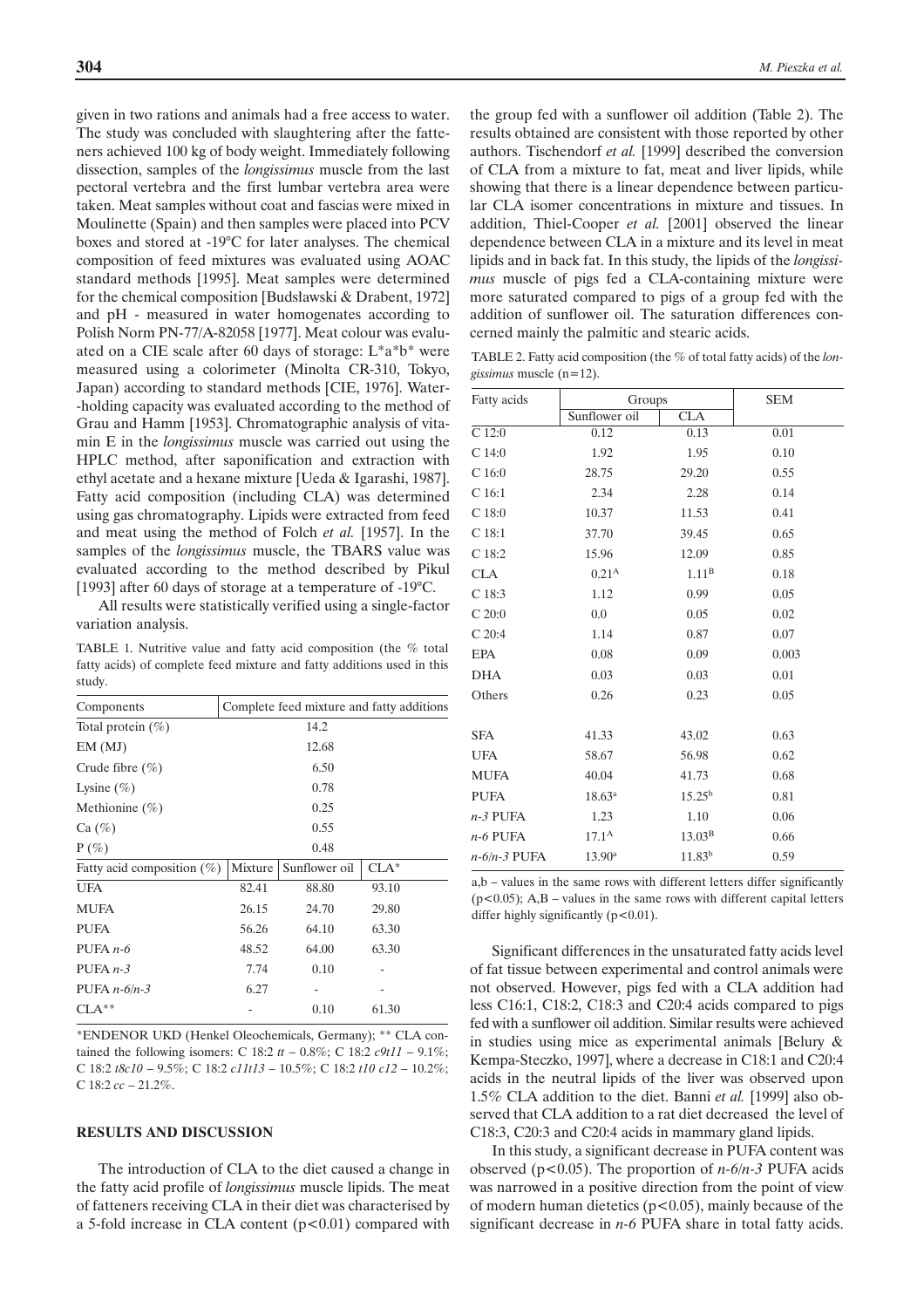PUFA *n-3* contents were slightly lowered. Hayek *et al.* [1999] stated that a 1% CLA addition to a rat diet decreased the *n-3* acid levels in neutral lipids.

The 2% addition of CLA to the fattener diet caused a decrease in  $\alpha$ -tocopherol content ( $p < 0.01$ ) in the *longissimus* muscle. This could suggest that an increase in vitamin E with a CLA addition is a result of  $\alpha$ -tocopherol share in the stabilization of the double binding of CLA, inbuilt in the phospholipid complex of the cell membrane. A similar conclusion was obtained in a study on rats where the degree of lipid oxidation and  $\alpha$ -tocopherol status were evaluated in liver microsomes and muscle homogenates [Livisay *et al.*, 2000]. For this reason, an increase in the vitamin E dose in the fattener's mixture containing CLA is recommended [Waylan *et al.*, 2002].

Lipid oxidation degree was evaluated by marking the TBARS number of meat substances reacting with TBA. The effect of CLA on the malonaldialdehyde (MDA) level was not stated (Table 3). MDA is mainly formed during the oxidation of fatty acids containing three or more double bindings, where MDA content increases together with an increase in the number of double bindings [Janero, 1990]. In this experiment, it was established that CLA given in the diet decreased the levels of some polyenic acids – C18:3, C20:4. The higher value of TBARS numbers in the experimental group was likely to result from the higher (by nearly 1.13%) total raw fat content in the *longissimus* muscle. In other studies, the stabilizing influence of CLA on chicken and pigs meat lipid oxidation was found by Du *et al.* [2000] and Joo *et al.* [2002], respectively.

TABLE 3. The effect of CLA addition on physicochemical traits, a-tocopherol and TBARS content of the *longissimus* muscle samples after storage at  $-19^{\circ}$ C for 60 days (n=12).

| Fatty acids                    | Groups         |            | <b>SEM</b> |
|--------------------------------|----------------|------------|------------|
|                                | Sunflower oil  | CLA.       |            |
| Dry matter $(\%)$              | 27.10          | 27.58      | 0.26       |
| Crude fat $(\% )$              | 3.20           | 4.33       | 0.34       |
| Crude protein $(\%)$           | 22.61          | 22.03      | 0.21       |
| $pH_{24}$                      | 5.54           | 5.48       | 0.04       |
| Water-holding capacity $(\% )$ | 24.69          | 24.88      | 1.11       |
| Colour of meat:                |                |            |            |
| $L^*$                          | 53.47          | 51.68      | 0.93       |
| $a^*$                          | 8.44           | 6.66       | 0.62       |
| h*                             | 17.25          | 16.90      | 0.23       |
| $\alpha$ -tocopherol (g/g)     | $3.64^{\rm B}$ | $1.54^{A}$ | 0.13       |
| TBARS (mg/kg)                  | 0.196          | 0.264      | 0.035      |

a,b – values in the same rows with different letters differ significantly  $(p<0.05)$ ; A,B – values in the same rows with different capital letters differ highly significantly  $(p<0.01)$ 

No significant differences in the physicochemical traits of meat: pH, colour, water-holding capacity and chemical composition, were found in this study. However, the tendency towards a higher ether extract content of the *longissimus* muscle was observed for animals obtaining the CLA addition. In other studies, higher than 1% doses of CLA caused an increase in the intramuscular fat content of meat [Dugan *et al.*, 1999]. CLA addition to the diet did not cause any significant changes in the colour of meat stored at low temperatures for 60 days (Table 3). The tendency for lower L\*a\*b\* value of *longissimus* muscle for fatteners obtaining conjugated linoleic acid was observed, which supports its influence on the oxidative stabilization of intramuscular fat. Similar results were obtained by O'Quinn *et al.* [2000] who added 0.5% CLA to diets for fatteners. Colour stability seems to be linked to lipid oxidation by changing the fatty acid composition, inhibition of pigment oxidation and the opportunity of its longer storage.

### **CONCLUSIONS**

1. The introduction of 2% CLA to fattener diets caused a 5-fold increase in this acid in meat  $(p<0.01)$ , an increase in the degree of fatty acid saturation, and a decrease in PUFA content, especially from the  $n-6$  family ( $p < 0.01$ ). As a consequence, the proportion of PUFA from *n-6/n-3* families was narrowed.

2. CLA introduced to fattener diets decreased the  $\alpha$ -tocopherol content ( $p$ <0.01) of the *longissimus* muscle.

3. CLA added in the nourishment dose did not affect the physicochemical traits of the *longissimus* muscle nor the fat oxidation processes (TBARS value).

\* Paper presented at the VI International Scientific Conference "The effect of genetic and non-genetic traits on the quality of pork meat", 24–25 April 2003, Siedlce, Poland.

#### **REFERENCES**

- 1. AOAC, Official Methods of Analysis of the Association of Official Analytical Chemists., 16<sup>th</sup> edition (ed. K. Helrich), 1995, Arlington, Virginia, USA.
- 2. Banni S., Angioni E., Casu V., Melis M.P., Carta G., Corongiu F.P., Thompson H., Ip I., Decrease in linoleic acid metabolites as a potential mechanism in cancer risk reduction by conjugated linoleic acid. Carcinogenesis, 1999, 20, 1019–1024.
- 3. Belury M.A., Kempa-Steczko A., Conjugated linoleic acid modulates hepatic lipid composition in mice. Lipids, 1997, 32, 199–204.
- 4. Buckley D.J., Morrissey P., Gray J.I., Effect of dietary vitamin E on the oxidative stability and quality of pig meat. J. Anim. Sci., 1995, 73, 3122–3130.
- 5. Budsławski J., Drabent Z., Methods of food analysis. 1972, WNT, Warszawa (in Polish).
- 6. CIE. Commission Internationale de l'Eclairage Publication No. 15 (E-1.3.1), 1971/tc-1-1), Suppl. 2. Recommendations on uniform colour spaces-colour difference equations. 1976, Psychometric Color Terms, Commission Internationale de l'Eclairage, Paris.
- 7. Du M., Ahn D.U., Nam K.C., Sell J.L., Influence of dietary conjugated linoleic acid on volatile profiles, color and lipid oxidation of irradiated raw chicken meat. Meat Sci., 2000, 56, 387–395.
- 8. Dugan M.E.R., Aahaus, J.L., Jeremiah L.E., Kramer J.K.G., Schaefer A.L., The effect of feeding conjugated linoleic acid on subsequent pork quality. Can. J. Anim. Sci., 1999, 79, 45–51.
- 9. Folch J., Lees M., Stanley G.H.S., A simple method for the isolation and purification of total lipids from animal tissues. J. Biol. Chem., 1957, 226, 497–509.